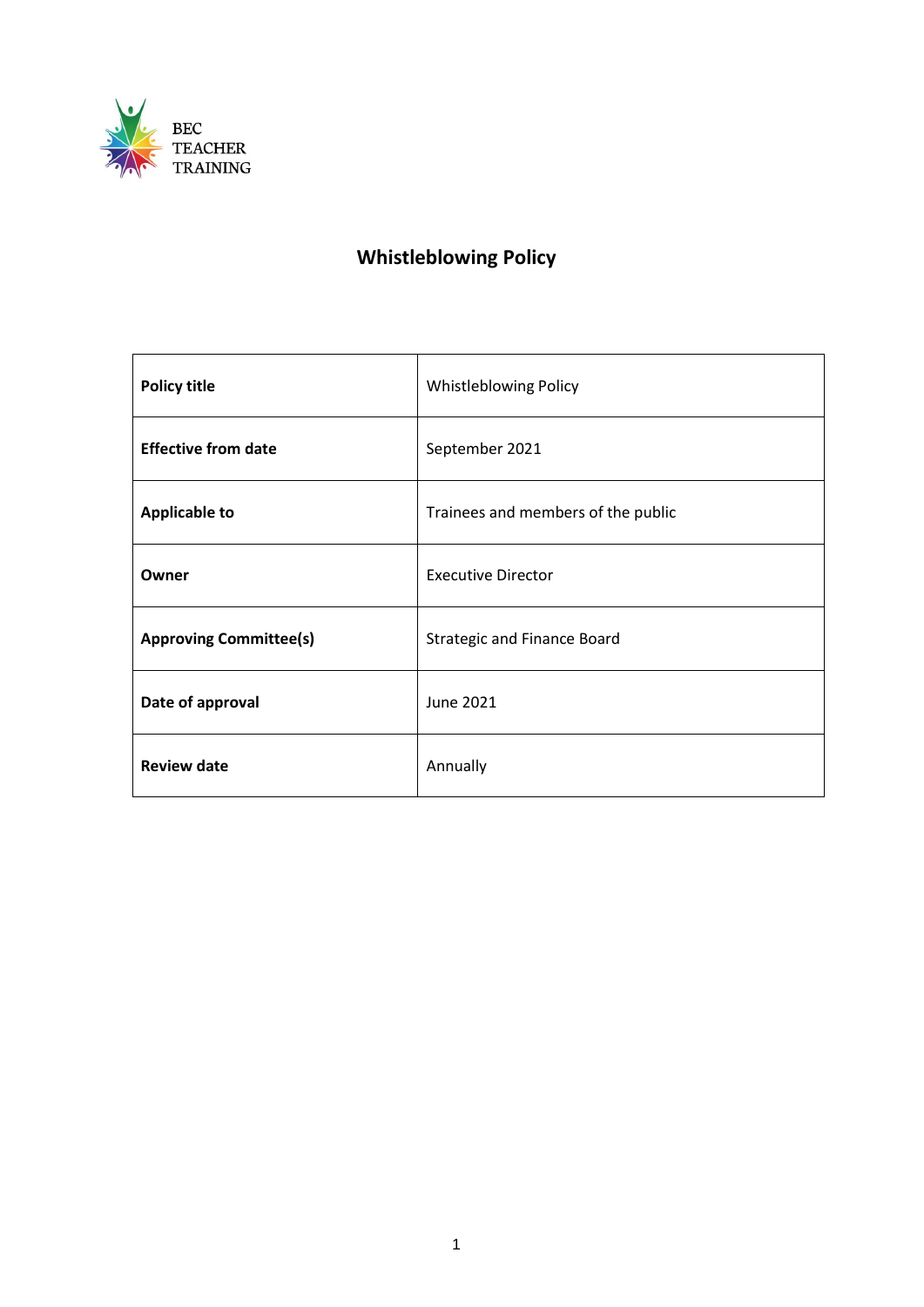# **Introduction**

- 1. BECTT Teacher Training (BECTTTT) is committed to the highest standards of openness, probity and accountability. It seeks to conduct its affairs in a responsible manner taking into account the requirements of the funding bodies and the standards in public life set out in the reports of the Nolan Committee.
- 2. Normally any concern by trainees would normally be raised through the Complaints policy. However, it is recognised that because of the seriousness and sensitivity of some issues, together with the knowledge of who the trainee thinks may be involved in wrongdoing, this may be difficult or even impossible.
- 3. The Public Interest Disclosure Act gives legal protection to employees (salaried trainees) against being dismissed or penalised by their employers as a result of publicly disclosing certain serious concerns provided that they are disclosed under procedures identified in the Act. It is a fundamental term of every contract of employment that an employee will faithfully serve his or her employer and not disclose confidential information about the employer's affairs. However, where an individual discovers information which they believe shows malpractice/wrongdoing within the organisation, then there should be identified procedures to enable the individual to disclose the information without fear of reprisal, and it may be necessary for the disclosures to be made independently of line management
- 4. This Policy sets out arrangements for individuals to raise serious concerns about malpractice or serious wrongdoing in ways which will protect them from reprisal. This Policy is intended to meet the requirements of the Act but it goes further in two aspects:
	- Firstly, it extends the list of concerns where a protected disclosure may be made beyond those identified in the Act.
	- Secondly, it extends protection for disclosure beyond employees to trainees and to other members of the BECTT community.
- 5. It should be emphasised that this Policy is intended to assist individuals who believe they have discovered malpractice or serious wrongdoing, provided that they make the disclosure in accordance with the Policy. It is not designed to question financial or business decisions taken by BECTT, nor may it be used to reconsider any matters which have already been addressed under harassment, complaint or disciplinary procedures. Individuals who make disclosures outside the arrangements set out here will not be protected under this Policy and may not be protected under the Act.

# **Scope of Policy**

- 6. This Policy is designed to enable fee-paying and salaried trainees or other members of the BECTT community, including contractors, to raise at a higher level concerns or disclose information about matters the individual believes shows malpractice.
- 7. A number of policies and procedures are already in place including grievance, discipline, complaints and guidelines for dealing with harassment. This Policy is intended to cover concerns which are in the public interest and may (at least initially) be investigated separately but might then lead to the using of such procedures. These might include: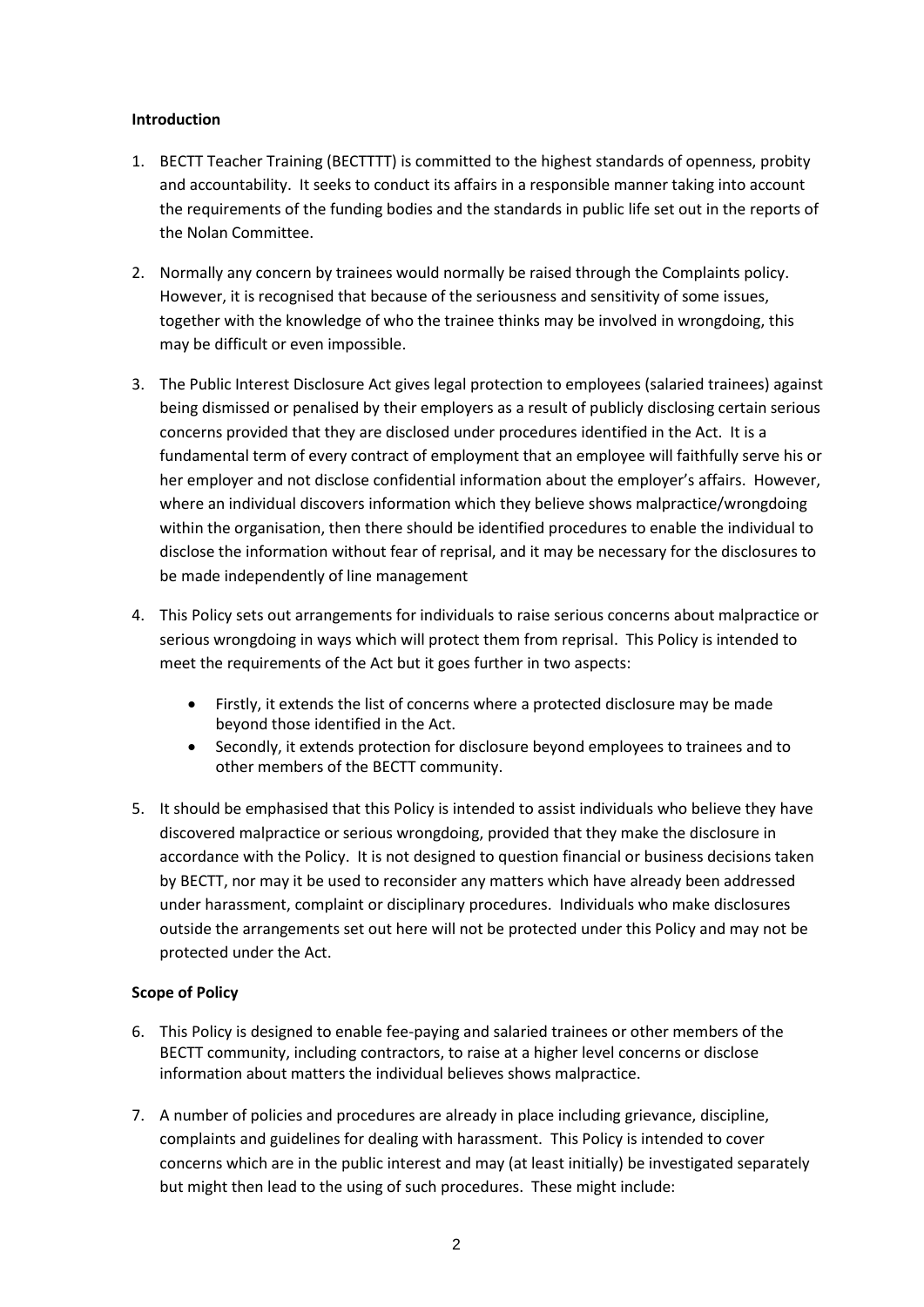- financial malpractice or impropriety or fraud;
- failure to comply with a legal obligation;
- dangers to health and safety of the environment;
- criminal activity
- miscarriage of justice;
- academic malpractice;
- improper conduct or unethical behaviour;
- attempts to conceal any of the above.

This is not intended to be a comprehensive list and any matters raised under this Policy will be considered seriously.

#### **Safeguards and Protection**

- 8. This Policy is designed to offer protection to those fee-paying and salaried trainees or other members of BECTT who disclose such concerns, provided the disclosure is made:
	- i. in accordance with the procedures laid down;
	- ii. in good faith, and
	- iii. in the reasonable belief of the individual making the disclosure that it tends to show malpractice.

# **Confidentiality**

9. All such disclosures, whether from internal or external sources, will be treated in a confidential and sensitive manner. The identity of the individual making the allegation may be kept confidential so long as it does not hinder or frustrate any investigation. However, the investigation process may reveal the course of the information and the individual making the disclosure may need to provide a statement as part of the evidence required.

#### **Anonymous Allegations**

10. This Policy encourages individuals to put their name to any disclosures they make. Concerns express anonymously are much less powerful, but they will be considered at the discretion of the person to whom the disclosure has been made.

In exercising this discretion, the factors to be taken into account will include:

- the seriousness of the issues raised;
- the credibility of the concern, and
- the likelihood of confirming the allegation from alternative credible sources.

#### **Untrue Allegations**

11. If an individual makes an allegation in good faith, which is not confirmed by subsequent investigation, no action will be taken against that individual. If, however, the investigation raises concerns that an individual has made a malicious or vexatious allegation, and particularly if he or she persists with making them, disciplinary action may be taken against the individual concerned.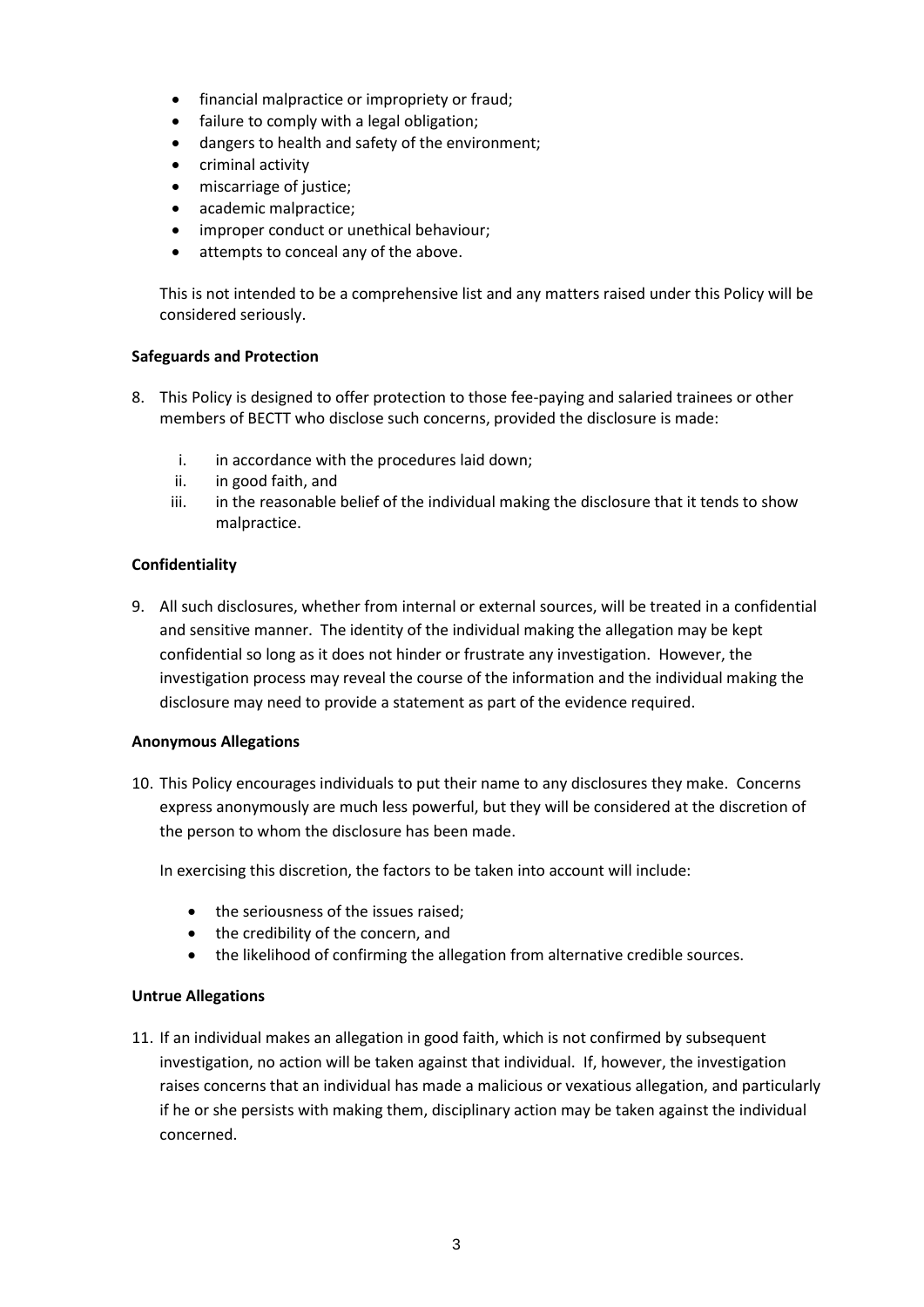# **Inappropriate Use of the Whistleblowing Procedure**

12. There may be occasions when a fee-paying or salaried trainee or other member of BECTT may, in good faith, raise a matter through this procedure that would be more appropriately addressed by another means (for example, the trainee complaints/academic appeals procedures). Where this is the case, the discloser will be referred to the appropriate channel through which their complaint or concern may be addressed.

# **Procedures for Making a Disclosure**

# **Initial Step**

- 13. The individual should make the disclosure in writing to the Executive Director [\(kay@billericayscitt.com\)](mailto:kay@billericayscitt.com) (the designated person). If, however, the disclosure is about the Executive Director or a member of BECTT Strategic and Finance Board, then the disclosure may be made to the CEO of the Compass Education Trust. If the disclosure is about the CEO of the Trust, then the disclosure should be made to the Chair of Compass Education Trust. If any individual other than those listed above should receive a disclosure, it should be referred to the Executive Director.
- 14. The names and contact details of the members of BECTT are available from the SCITT office.
- 15. Disclosures will be acknowledged in writing within 5 working days of receipt.

# **Process**

- 16. . The person to whom the disclosure is made shall consider the information made available to him/her and decide on the form of investigation to be undertaken. This may be:
	- To investigate the matter internally
	- To refer the matter to the Police or other statutory agency
	- To convene an independent inquiry
- 17. Where the matter is to be the subject of an internal investigation, the person to whom the disclosure is made shall decide who should undertake the investigation, the procedure to be followed and the scope of the concluding report. Where it is appropriate to do so, the investigator may be assisted by another officer or an independent person, particularly where specialist expertise or knowledge is required. Any review undertaken will be carried out as soon as practicable. The principles of natural justice shall prevail throughout this process.
- 18. The subject of the disclosure shall be informed of the disclosure and will be invited to comment before the investigation is concluded.
- 19. As a result of the investigation, other internal procedures may be invoked, such as disciplinary or grievance procedures. In some instances, it may be appropriate to refer the matter to an external authority for further investigation.

#### **Feedback**

20. The person to whom the disclosure was made shall inform the discloser what action, if any, is to be taken and, where it is appropriate to do so, give a rationale for the outcome.